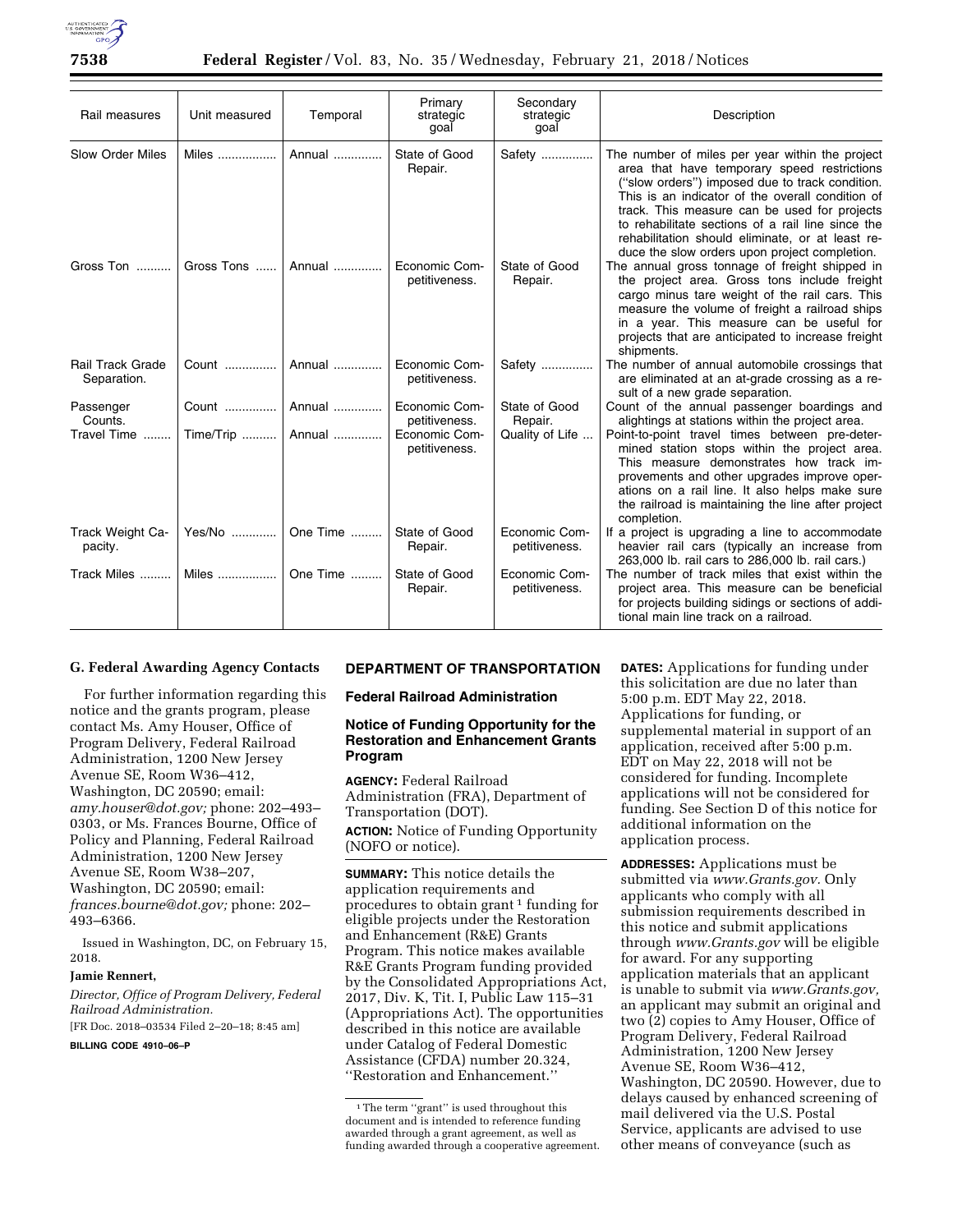courier service) to assure timely receipt of materials before the application deadline.

**FOR FURTHER INFORMATION CONTACT:** For further information regarding this notice, please contact Ruthie Americus, Office of Policy and Planning, Federal Railroad Administration, 1200 New Jersey Avenue SE, Room W36–403, Washington, DC 20590; email: *[ruthie.americus@dot.gov;](mailto:ruthie.americus@dot.gov)* phone: 202– 493–0431. Grant application submission and processing questions should be addressed to Amy Houser, Office of Program Delivery, Federal Railroad Administration, 1200 New Jersey Avenue SE, Room W36–412, Washington, DC 20590; email: *[amy.houser@dot.gov;](mailto:amy.houser@dot.gov)* phone: 202–493– 0303.

#### **SUPPLEMENTARY INFORMATION:**

**Notice to applicants:** FRA recommends that applicants read this notice in its entirety prior to preparing application materials. A list providing the definitions of key terms used throughout the NOFO is in Section A(2) below. These key terms are capitalized throughout the NOFO. There are several administrative prerequisites and eligibility requirements described herein that applicants must comply with to submit an application. Additionally, applicants should note that the required Project Narrative component of the application package may not exceed 25 pages in length.

## **Table of Contents**

- A. Program Description
- B. Federal Award Information
- C. Eligibility Information
- D. Application and Submission Information
- E. Application Review Information
- F. Federal Award Administration Information
- G. Federal Awarding Agency Contacts

### **A. Program Description**

#### *1. Overview*

The purpose of this notice is to solicit applications for Operating Assistance grants for Initiating, Restoring, or Enhancing Intercity Rail Passenger Transportation authorized in Section 11303 of the Fixing America's Surface Transportation (FAST) Act, Public Law 114–94 (2015); 49 U.S.C. 24408 and funded in the Appropriations Act. FRA will consider applications consistent with the priorities in 49 U.S.C. § 24408(d).

# *2. Definitions of Key Terms*

a. ''Enhancing'' or ''Enhance'' means upgrading or modifying the service currently offered on a route or train. Examples may include operating costs associated with, but are not limited to, adding a station stop, increasing frequency of a train (*e.g.,* bi-weekly to

daily train service or increasing daily train service frequencies), or modifying on-board services offered on the train (*e.g.,* food or sleeping accommodations).

b. ''Initiating'' or ''Initiate'' means commencing service on a route that did not previously operate Intercity Rail Passenger Transportation.

c. ''Intercity Rail Passenger Transportation'' is defined by 49 U.S.C. 24102(4) to mean rail passenger transportation, except commuter rail passenger transportation. ''Intercity Rail Passenger Service'' is used interchangeably with ''Intercity Rail Passenger Transportation'' in this NOFO and is intended to have the same meaning.

d. ''Net Operating Costs'' are defined as operating expenses incurred minus operating revenue. Operating costs are described below in the definition for Operating Assistance.

e. ''Operating Assistance'' refers to financial assistance covering expenses associated with the operation of Intercity Rail Passenger Transportation. Examples of such expenses may include: Staffing costs for train engineers, conductors, and on-board service crew; diesel fuel or electricity costs associated with train propulsion power; station costs such as ticket sales, customer information, and train dispatching services; station building utility and maintenance costs; lease payments on rolling stock; routine planned maintenance costs of equipment and train cleaning; host railroad costs; train yard operation costs; general and administrative costs; and management, marketing, sales and reservations costs.

f. ''Rail Carrier'' or ''Railroad Carrier'' is defined by 49 U.S.C. 10102(5) to mean a person providing common carrier railroad transportation for compensation, but does not include street, suburban, or interurban electric railways not operated as part of the general system of rail transportation.

g. ''Restoring'' or ''Restore'' means reinstating service to a route that formerly operated Intercity Rail Passenger Transportation.

#### **B. Federal Award Information**

### *1. Available Award Amount*

The total funding available for awards under this NOFO is \$4,796,500 after \$50,000 is set aside for FRA project management oversight as provided in the Appropriations Act and \$153,500 is set aside for Special Transportation Circumstances grants that will be announced under a separate NOFO.

#### *2. Award Limits*

The R&E grants may not provide funding for more than three years for any individual Intercity Rail Passenger Transportation route and may not be renewed. Applicants can apply to use R&E funding for: (a) Multiple (up to the first three) years of service or (b) only the first year of service. Grantees receiving funding for only the first year of service may apply for R&E Operating Assistance for the second and third year of service in response to future NOFOs, if funds are available. In addition, no more than six R&E grants may be active simultaneously, but an applicant may be awarded more than one grant.

## *3. Award Size*

While there are no predetermined minimum or maximum dollar thresholds for awards, FRA will only make a maximum of six simultaneous awards with the available funding. Projects may require more funding than is available. Given the limited amount of funding currently available, applicants are also encouraged to identify scalable elements, because FRA may select a project for funding that is less than the total amount requested in the application.

FRA may not be able to award grants to all eligible applications, or even those applications that meet or exceed the stated evaluation criteria (see Section E, Application Review Information). A recipient of an R&E grant may use the grant funding in combination with other Federal grants that would benefit the applicable rail service.

### *4. Award Type*

FRA will make awards for projects selected under this notice through cooperative agreements. Cooperative agreements allow for substantial Federal involvement in carrying out the agreed upon investment, including technical assistance, and increased program oversight under 2 CFR 200.24. The funding provided under these cooperative agreements will be made available to grantees on a reimbursable basis. Applicants must certify that their expenditures are allowable, allocable, reasonable, and necessary to the approved project before seeking reimbursement from FRA. Additionally, the grantee must expend matching funds at the required percentage alongside Federal funds throughout the life of the project. FRA may award grants in installments, and may terminate any cooperative agreement upon the cessation of service or the violation of any other term of the cooperative agreement.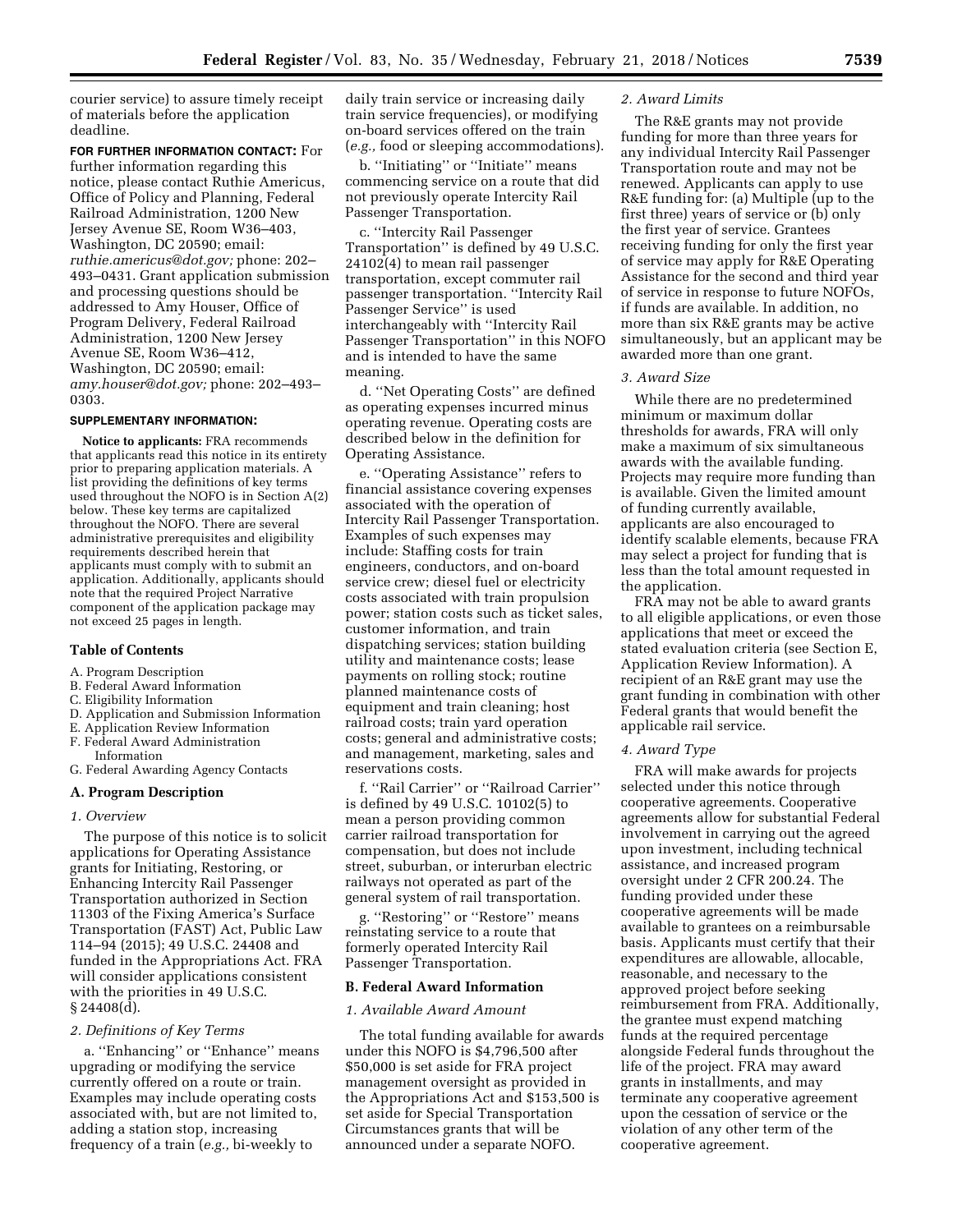### **C. Eligibility Information**

This section of the notice explains applicant eligibility, cost sharing and matching requirements, and project eligibility. Applications that do not meet the requirements in this section will be ineligible for funding. Instructions for submitting eligibility information to FRA are detailed in Section D of this NOFO.

### *1. Eligible Applicants*

The following entities are eligible applicants for all project types permitted under this notice:

(1) A State (including the District of Columbia);

(2) A group of States;

(3) An Interstate Compact;

(4) A public agency or publicly chartered authority established by one or more States; 2

(5) A political subdivision of a State; (6) Amtrak or another Rail Carrier that provides Intercity Rail Passenger Transportation;

(7) Any Rail Carrier in partnership with at least one of the entities described in paragraphs (1) through (5); and

(8) Any combination of the entities described in paragraph (1) through (7).

Joint applicants must identify an eligible applicant as the lead applicant. The lead applicant serves as the primary point of contact for the application, and if selected, as the recipient of the R&E Program grant award. Joint applicants must include a description of the roles and responsibilities of each applicant, including budget and sub-recipient information showing how the applicants will share project costs, and must be signed by an authorized representative of each. Entities that are not eligible applicants may be included in an application with one or more eligible applicants.

### *2. Cost Sharing or Matching*

Grants for a project funded under the R&E program shall not exceed 80 percent of the projected Net Operating Costs for the first year of service; 60 percent of the Net Operating Costs for the second year of service; and 40 percent of the projected Net Operating Costs for the third year of service. FRA will give priority to applications proposing a lower R&E grant share of projected Net Operating Costs than stated above, as further discussed in Section E(1). The required matching funds for the projected Net Operating Costs not covered by the R&E grant may

be comprised of eligible public sector funding (state, local, or other federal funding) or private sector funding. However, FRA will not consider funds already expended (or otherwise encumbered) that do not comply with 2 CFR 200.458 toward the matching funds requirement. Additionally, only cash contributions will be counted toward the matching funds requirements. FRA strongly encourages applicants to identify and include state, local, Amtrak, public agency or authority, or private funding or financing to support the proposed project. Applicants must identify the source(s) of their matching funds for the R&E grant associated with the service, and must clearly and distinctly reflect these funds in the application budget.

Before submitting an application, applicants should carefully review the principles for cost sharing or matching in 2 CFR 200.306.

### *3. Project Eligibility*

Projects eligible for funding under this NOFO must be projects for Operating Assistance to Initiate, Restore, or Enhance Intercity Rail Passenger Transportation. FRA will give priority to proposed projects in applications that:

a. Show completed or nearly completed planning, design, environmental reviews, negotiation of agreements, acquisition of equipment, construction, and other actions necessary for Initiation, Restoration, or Enhancement of service;

b. Restore service over routes formerly operated by Amtrak, including routes in the Gulf Coast region between New Orleans, Louisiana, and Orlando, Florida as described in section 11304 of the Passenger Rail Reform and Investment Act of 2015;

c. Provide daily or daytime service over routes where such service did not previously exist;

d. Include funding or other significant participation by State, local, and regional governmental and private entities;

e. Include a funding plan that demonstrates the Intercity Rail Passenger Service will be financially sustainable beyond the three-year grant period;

f. Provide service to regions and communities that are underserved or not served by other intercity public transportation;

g. Foster economic development, particularly in rural communities and for disadvantaged populations;

h. Provide other non-transportation benefits, such as livability benefits; and

i. Enhance connectivity and geographic coverage of the existing

national network of Intercity Rail Passenger Service.

## **D. Application and Submission Information**

Required documents for the application are outlined in the following paragraphs. Applicants must complete and submit all components of the application. See Section D(2) for the application checklist. FRA welcomes the submission of additional relevant supporting documentation, such as host railroad agreements, Amtrak/operator agreements, and funding commitment documentation. The additional relevant supporting documentation will not count against the Project Narrative page limit.

## *1. Address To Request Application Package*

Applicants must submit all application materials in their entirety through *<http://www.Grants.gov>*no later than 5:00 p.m. EDT, on May 22, 2018. FRA reserves the right to modify this deadline. General information for submitting applications through *Grants.gov* can be found at: *[https://](https://www.fra.dot.gov/Page/P0270) [www.fra.dot.gov/Page/P0270.](https://www.fra.dot.gov/Page/P0270)* 

For any supporting application materials that an applicant cannot submit via *Grants.gov*, an applicant may submit an original and two (2) copies to Amy Houser, Office of Program Delivery, Federal Railroad Administration, 1200 New Jersey Avenue SE, Room W36–412, Washington, DC 20590. However, due to delays caused by enhanced screening of mail delivered via the U.S. Postal Service, FRA advises applicants to use other means of conveyance (such as courier service) to assure timely receipt of materials before the application deadline. Additionally, if documents can be obtained online, explaining to FRA how to access files on a referenced website may also be sufficient.

### *2. Content and Form of Application Submission*

FRA strongly advises applicants to read this section carefully. Applicants must submit all required information and components of the application package to be considered for funding. Additionally, applicants selected to receive funding must generally satisfy the grant readiness checklist requirements on *[https://](https://www.fra.dot.gov/Page/P0268) [www.fra.dot.gov/Page/P0268](https://www.fra.dot.gov/Page/P0268)* as a precondition to FRA issuing a grant award, as well as the requirements in 49 U.S.C. 24405 explained in part at *[https://www.fra.dot.gov/page/P0185.](https://www.fra.dot.gov/page/P0185)* 

<sup>2</sup>See Section D(2)(a)(iv) for supporting documentation required to demonstrate eligibility under this eligibility category.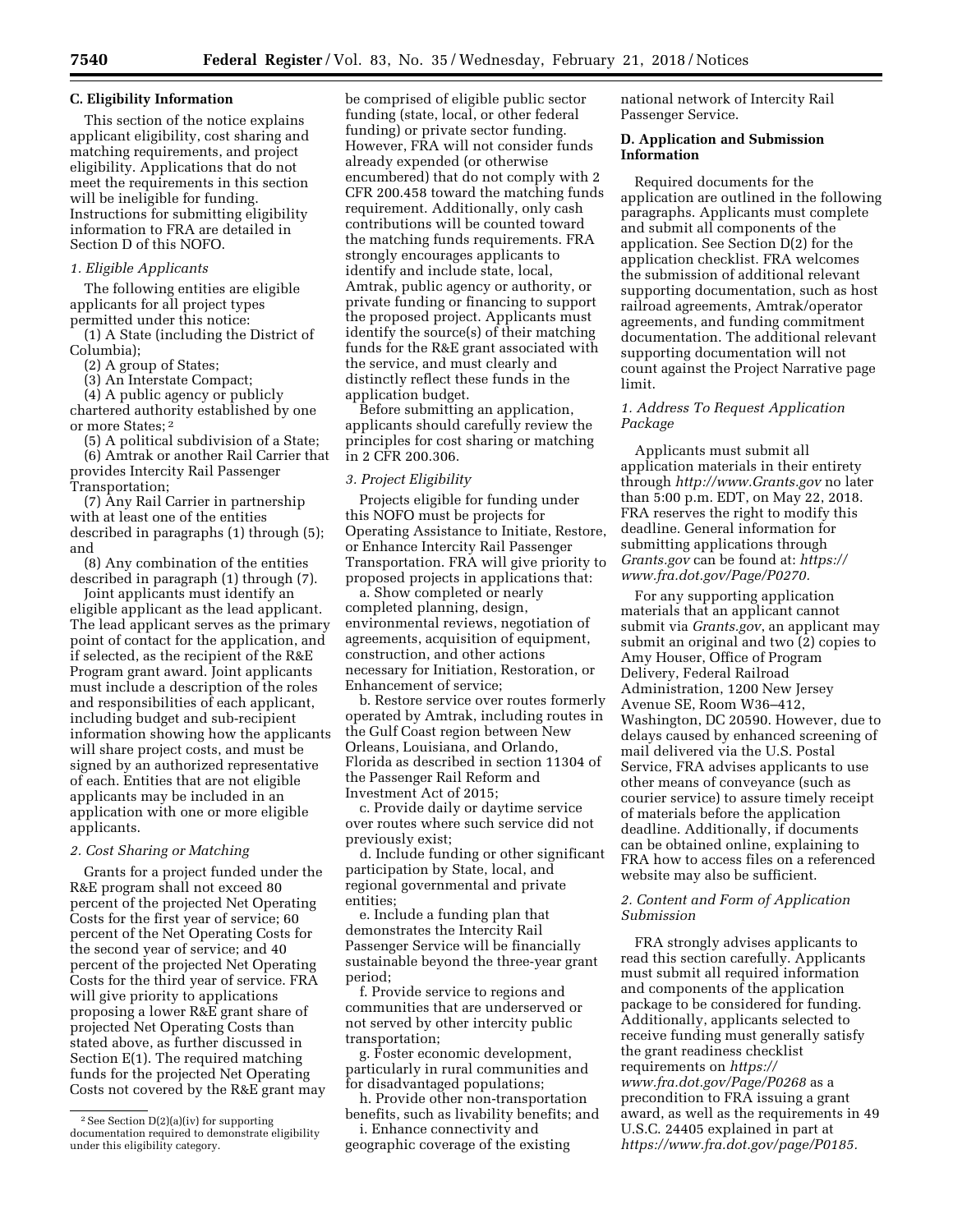Required documents for an application package are outlined in the checklist below.

- Project Narrative (see D.2.a)
- Statement of Work (see D.2.b.i)
- Capital and mobilization plan (see D.2.b.ii)
- Operating plan (see D.2.b.iii)
- Funding plan (see D.2.b.iv)
- Status of negotiations and agreements (see D.2.b.v)
- SF424—Application for Federal Assistance
- SF 424A—Budget Information for Non-Construction
- SF 424B—Assurances for Non-Construction
- FRA's Additional Assurances and Certifications
- SF LLL—Disclosure of Lobbying Activities

#### a. Project Narrative

This section describes the minimum content required in the Project Narrative of the grant application. The Project Narrative must follow the basic outline below to address the program requirements and assist evaluators in locating relevant information.

| I. Cover Page                   | See D.2.a.i.    |
|---------------------------------|-----------------|
| II. Project Summary             | See D.2.a.ii.   |
| III. Project Funding Sum-       | See D.2.a.iii.  |
|                                 |                 |
| mary.                           |                 |
| IV. Applicant Eligibility Cri-  | See D.2.a.iv.   |
| teria.                          |                 |
| V. Project Eligibility Criteria | See D.2.a.v.    |
| VI. Detailed Project De-        | See D.2.a.vi.   |
| scription.                      |                 |
| VII. Project Location           | See D.2.a.vii.  |
| VIII. Evaluation and Selec-     | See D.2.a.viii. |
| tion Criteria.                  |                 |
| IX. Project Implementation      | See D.2.a.ix.   |
| and Management.                 |                 |
|                                 |                 |
| X. Project Readiness            | See D.2.a.x.    |
|                                 |                 |

These requirements must be satisfied through a narrative statement submitted by the applicant. The Project Narrative may not exceed 25 pages in length (excluding cover pages, table of contents, and supporting documentation). FRA will not review or consider for award applications with Project Narratives exceeding the 25-page limitation. If possible, applicants should submit supporting documents via website links rather than hard copies. If supporting documents are submitted, applicants must clearly identify the page number of the relevant portion of the supporting documentation in the Project Narrative. The Project Narrative must adhere to the following outline.

i. *Cover Page:* Include a cover page that lists the following elements in either a table or formatted list: Project title; location (*e.g.,* city, State, Congressional district); lead applicant organization name; name of any coapplicants; projected Net Operating Costs; the annual amount of R&E funding requested up to the first three years of operation; and match for the remaining operating costs not provided by R&E funding.

ii. *Project Summary:* Provide a brief 4–6 sentence summary of the proposed project and what the project will entail. Include challenges the proposed project aims to address, and summarize the intended outcomes and anticipated benefits that will result from the proposed project.

iii. *Project Funding Summary:*  Indicate the annual amount of R&E funding requested, the match for the remaining operating costs not provided by R&E funding, and the total annual projected Net Operating Costs for the first three years of operation. Identify the source(s) of matching funds, and clearly and distinctly reflect these funds as part of the total projected Net Operating Cost in the application budget. Additionally, identify any other sources of Federal funds committed to the project and any pending Federal requests. Also, note if the requested Federal funding must be obligated or spent by a certain date due to dependencies or relationships with other Federal or non-Federal funding sources, related projects, law, or other factors. Additionally, specify whether Federal funding for the project has previously been sought, and identify the Federal program and fiscal year of the funding request(s). Rail Carriers other than Amtrak should state whether they will require access to Amtrak's reservation system, stations, or facilities because they are directly related to the Rail Carrier's operations, and whether they expect the FRA to award a portion of the requested R&E grant to Amtrak for such access (and in what amount).<sup>3</sup> Provide information about any requests submitted to other programs for capital funding related to this project that supports project commitment to the Initiation, Restoration, or Enhancement of the Intercity Rail Passenger Service.

iv. *Applicant Eligibility Criteria:*  Explain how the applicant meets the applicant eligibility criteria outlined in Section C of this notice, including references to creation or enabling legislation for public agencies and publicly chartered authorities established by one or more States. Joint applications must include a description of the roles and responsibilities of each

applicant, including budget and subrecipient information showing how the applicants will share project costs, and must be signed by an authorized representative of each joint applicant.

v. *Project Eligibility Criteria:* Explain how the project meets the project eligibility criteria in Section C(3) of this notice.

vi. *Detailed Project Description:*  Include a detailed project description that expands upon the brief summary required above and cites with page number references to information included in documents responsive to Subsections D(2)(b)(ii–v). This detailed description should provide, at a minimum: The specific components and elements of the project, including service frequency; planned routes and schedules; station facilities; equipment that will be used and how it will be acquired or refurbished (if necessary); where equipment will be maintained and by what entity; additional background on the challenges the project aims to address; the expected users and beneficiaries of the project; projected ridership, revenues and costs; all railroads whose tracks will be used; service providers or entities expected to provide services or facilities that will be used, including access to Amtrak systems, stations, and facilities; train operators and their qualifications; plan for ensuring safe operations; and any other information the applicant deems necessary to justify the proposed project.

vii. *Project Location:* Include geospatial data for the project, as well as a map of the project's location. Include the Congressional districts in which the project will take place.

viii. *Evaluation and Selection Criteria:*  Include a thorough discussion of how the proposed project meets all of the evaluation and selection criteria, as outlined in Section E of this notice. If an application does not sufficiently address the evaluation criteria and the selection criteria, it is unlikely to be a competitive application.

ix. *Project Implementation and Management:* Describe proposed project implementation and project management arrangements. Include descriptions of the expected arrangements for project contracting, contract oversight, change-order management, risk management, and conformance to Federal requirements for project progress reporting.

x. *Project Readiness:* Provide a brief summary of the: Capital and mobilization plan including any capital investments; service planning actions; mobilization actions (such as qualification of train crews); and

<sup>3</sup>The Secretary, acting through the FRA, is permitted in 49 U.S.C. 24408(h) to award an appropriate portion of R&E grants under this NOFO to Amtrak as compensation for permitting certain access.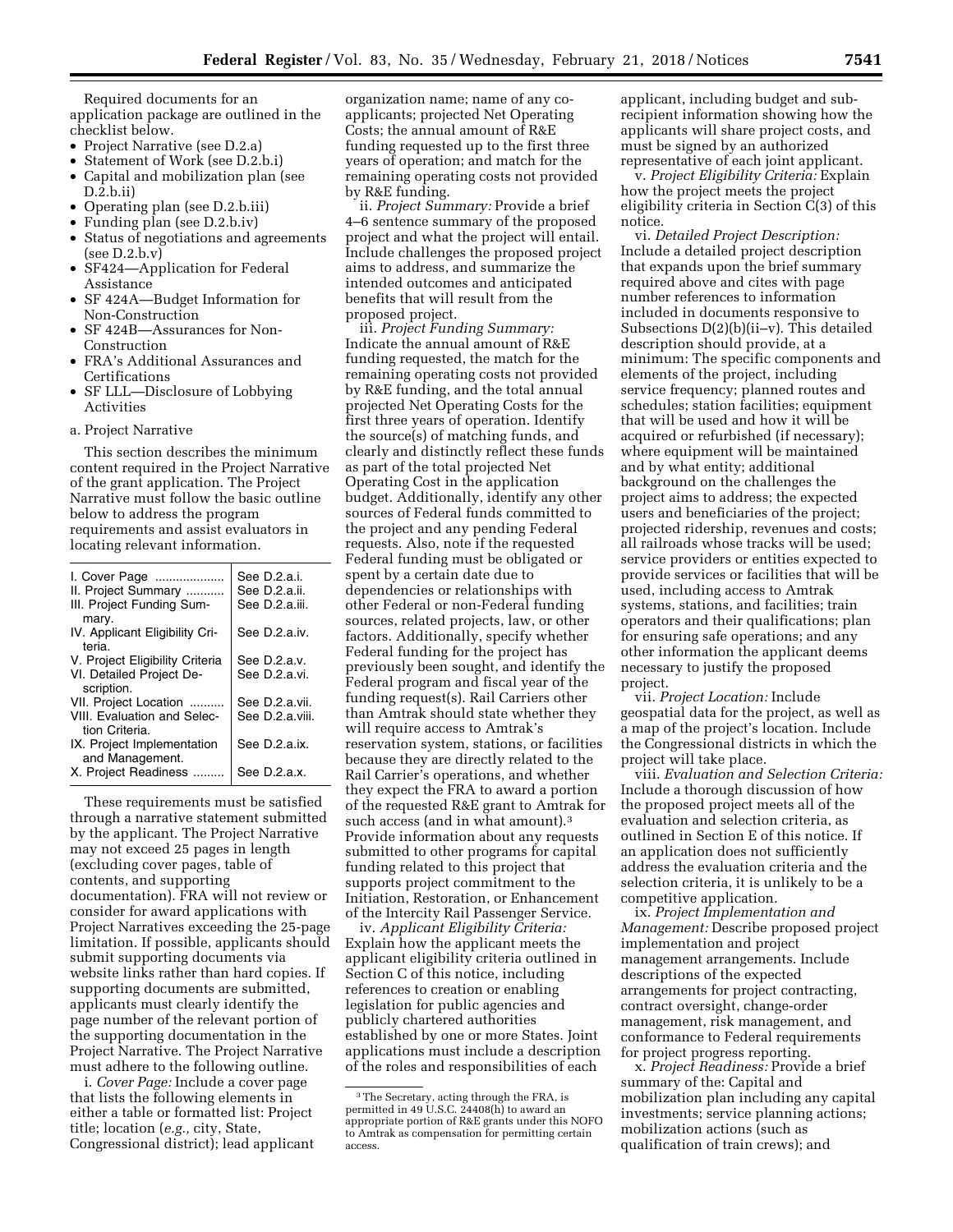timeline for undertaking and completing each of the investments. Describe the appropriate planning, design, any environmental reviews, negotiation of agreements, acquisition of equipment, construction, and other actions necessary for Initiation of service that have been completed or nearly completed. Provide the date when the first year of rail service will commence or when Enhancements to existing service will be placed into service.

### b. Additional Application Elements

Applicants must submit:

i. A Statement of Work (SOW) addressing the scope, schedule, and budget for the proposed project if it were selected for award. The SOW must contain sufficient detail so FRA, and the applicant, can understand the expected outcomes of the proposed work to be performed and can monitor progress toward completing project tasks and deliverables during a prospective grant's period of performance. Applicants must use the standard SOW template to be considered for award. The SOW template is located at *[https://](https://www.fra.dot.gov/eLib/Details/L18661) [www.fra.dot.gov/eLib/Details/L18661.](https://www.fra.dot.gov/eLib/Details/L18661)*  When preparing the budget, the total cost of a project must be based on the best available information as indicated in cited references. The project schedule should be sufficiently detailed to include the date when the first year of service will commence (or when the proposed Enhancement will be placed into service), as well as reasonable due dates for expenses associated with the operation of the Intercity Rail Passenger Transportation.

ii. Capital and mobilization plan that includes:

(A) A description of any capital investments, service planning actions (such as environmental reviews), and mobilization actions (such as qualifications of train crews) required for Initiation of the Intercity Rail Passenger Transportation; and

(B) A timeline for undertaking and completing each of the investments and actions referred to in subparagraph (A).

iii. Operating plan describing:

(A) Planned service operation; (B) Identity and qualifications of the train operator;

(C) Identity and qualifications of any other service providers (*e.g.* on-board service, equipment maintenance, station staff);

(D) Service frequency;

(E) Planned routes and schedules;

(F) Station facilities that will be utilized;

(G) Projected ridership, revenues, and costs;

(H) Descriptions of how the projections under subparagraph (G) were developed;

(I) Equipment that will be utilized, how such equipment will be acquired or refurbished (if necessary), and where such equipment will be maintained; and

(J) A plan for ensuring safe operations and compliance with applicable safety regulations;

iv. Funding plan that:

(A) Describes the funding of initial capital costs and operating costs for the first three years of operation;

(B) Includes commitment by the applicant to provide the funds described in subparagraph (A) to the extent not covered by Federal grants and revenues; and

(C) Describes the funding of operating costs and capital costs, to the extent necessary, after the first three years of operation.

v. Status of negotiations and agreements with:

(A) Each of the railroads or regional transportation authorities whose tracks or facilities would be utilized by the service;

(B) The anticipated Railroad Carrier, if such entity is not part of the applicant group; and

(C) Any other service providers or entities expected to provide services or facilities that will be used by the service, including any required access to Amtrak systems, stations, and facilities if Amtrak is not part of the applicant group.

vi. SF424—Application for Federal Assistance

vii. SF 424A—Budget Information for Non-Construction

viii. SF 424B—Assurances for Non-Construction

ix. FRA's Additional Assurances and Certifications; and

x. SF LLL—Disclosure of Lobbying Activities.

Forms needed for the electronic application process are at *[www.Grants.gov.](http://www.Grants.gov)* 

c. Post-Selection Requirements

See Section F(2) for post-selection requirements.

# *1. Unique Entity Identifier, System for Award Management (SAM), and Submission Instructions*

All applicants must be registered as an organization with *Grants.gov*. To apply for funding through *Grants.gov*, applicants must be properly registered. Complete instructions on how to register and submit an application can be found at *[www.Grants.gov.](http://www.Grants.gov)* Registering with *Grants.gov* is a one-time process; however, it can take up to several weeks

for first-time registrants to receive confirmation and a user password. FRA recommends that applicants start the registration process as early as possible to prevent delays that may preclude submitting an application package by the application deadline. Applications will not be accepted after the due date. Delayed registration is not an acceptable justification for an application extension.

FRA may not make a discretionary grant award to an applicant until the applicant has complied with all applicable Data Universal Numbering System (DUNS) and SAM requirements. (Please note that if a Dun & Bradstreet DUNS number must be obtained or renewed, this may take a significant amount of time to complete.) Late applications that are the result of failure to register or comply with *Grants.gov*  applicant requirements in a timely manner will not be considered. If an applicant has not fully complied with the requirements by the submission deadline, the application will not be considered. To submit an application through *Grants.gov*, applicants must:

a. Obtain a DUNS Number

A DUNS number is required for *Grants.gov* registration. The Office of Management and Budget requires that all businesses and nonprofit applicants for Federal funds include a DUNS number in their applications for a new award or renewal of an existing award. A DUNS number is a unique nine-digit sequence recognized as the universal standard for the government in identifying and keeping track of entities receiving Federal funds. The identifier is used for tracking purposes and to validate address and point of contact information for Federal assistance applicants, recipients, and subrecipients. The DUNS number will be used throughout the grant life cycle. Obtaining a DUNS number is a free, one-time activity. Applicants may obtain a DUNS number by calling 1– 866–705–5711 or by applying online at *[http://www.dnb.com/us.](http://www.dnb.com/us)* 

## b. Register With the SAM at *[www.SAM.gov](http://www.SAM.gov)*

All applicants for Federal financial assistance must maintain current registrations in the SAM database. An applicant must be registered in SAM to successfully register in *Grants.gov*. The SAM database is the repository for standard information about Federal financial assistance applicants, recipients, and sub recipients. Organizations that have previously submitted applications via *Grants.gov*  are already registered with SAM, as it is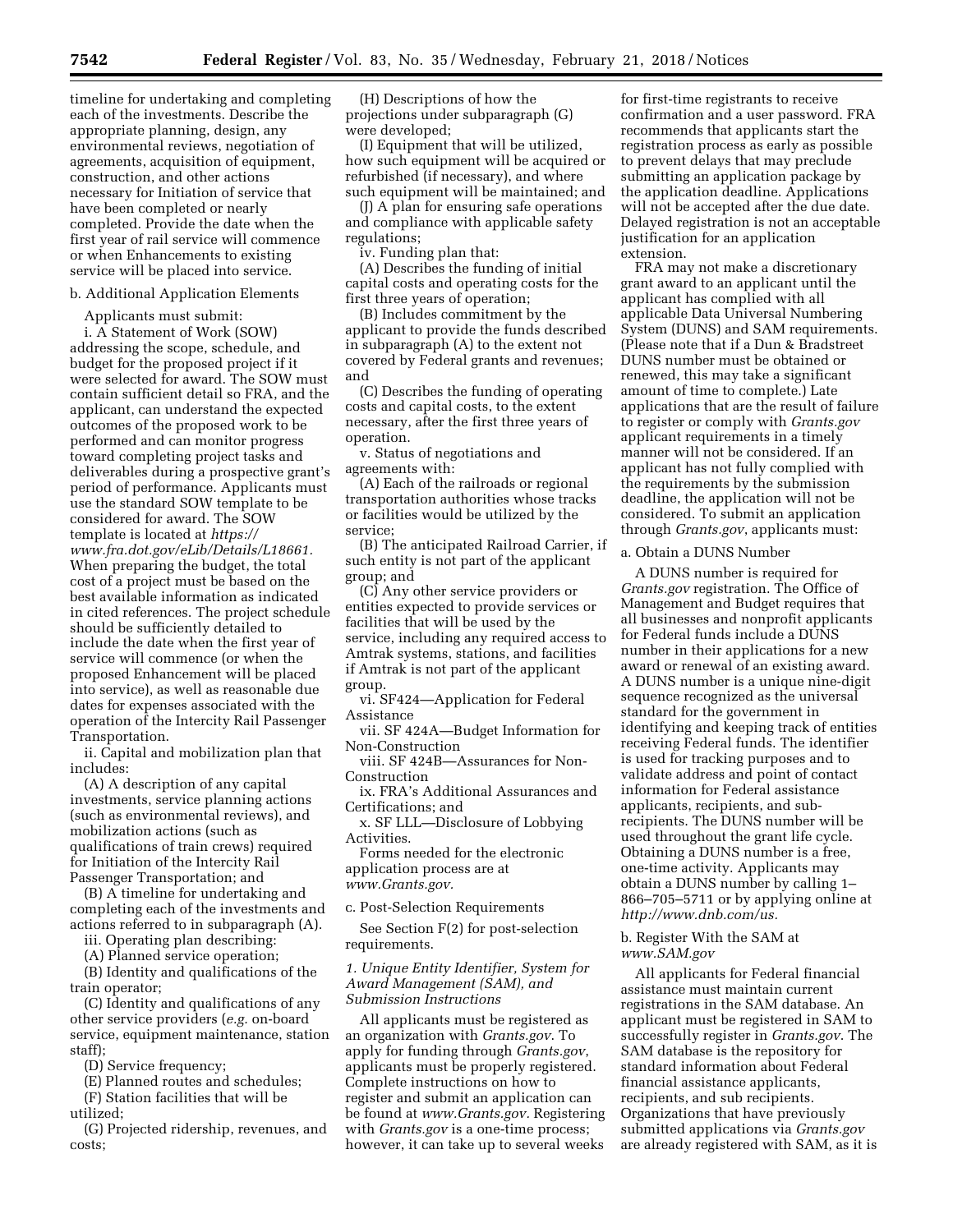a requirement for *Grants.gov*  registration. Please note, however, that applicants must update or renew their SAM registration at least once per year to maintain an active status. Therefore, it is critical to check registration status well in advance of the application deadline. If an applicant is selected for an award, the applicant must maintain an active SAM registration with current information throughout the period of the award. Information about SAM registration procedures is available at *[www.sam.gov.](http://www.sam.gov)* 

c. Create a *Grants.gov* Username and Password

Applicants must complete an Authorized Organization Representative (AOR) profile on *[www.Grants.gov](http://www.Grants.gov)* and create a username and password. Applicants must use the organization's DUNS number to complete this step. Additional information about the registration process is available at: *[https://www.grants.gov/web/grants/](https://www.grants.gov/web/grants/applicants/organization-registration.html) [applicants/organization](https://www.grants.gov/web/grants/applicants/organization-registration.html)[registration.html.](https://www.grants.gov/web/grants/applicants/organization-registration.html)* 

d. Acquire Authorization for Your AOR From the E-Business Point of Contact (E-Biz POC)

The E-Biz POC at the applicant's organization must respond to the registration email from *Grants.gov* and login at *[www.Grants.gov](http://www.Grants.gov)* to authorize the applicant as the AOR. Please note there can be more than one AOR for an organization.

e. Submit an Application Addressing All Requirements Outlined in this NOFO

If an applicant experiences difficulties at any point during this process, please call the *Grants.gov* Customer Center Hotline at 1–800–518–4726, 24 hours a day, 7 days a week (closed on Federal holidays). For information and instructions on each of these processes, please see instructions at: *[http://](http://www.grants.gov/web/grants/applicants/apply-for-grants.html) [www.grants.gov/web/grants/applicants/](http://www.grants.gov/web/grants/applicants/apply-for-grants.html)  [apply-for-grants.html](http://www.grants.gov/web/grants/applicants/apply-for-grants.html)* 

**Note:** Please use generally accepted formats such as .pdf, .doc, .docx, .xls, .xlsx and .ppt, when uploading attachments. While applicants may embed picture files, such as .jpg, .gif, and .bmp, in document files, applicants should not submit attachments in these formats. Additionally, the following formats will not be accepted: .com, .bat, .exe, .vbs, .cfg, .dat, .db, .dbf, .dll, .ini, .log, .ora, .sys, and .zip.

### *2. Submission Dates and Times*

Applicants must submit complete applications in their entirety to *[www.Grants.gov](http://www.Grants.gov)* no later than 5:00 p.m. EDT, May 22, 2018. FRA reviews

*[www.Grants.gov](http://www.Grants.gov)* information on dates/ times of applications submitted to determine timeliness of submissions. Late applications will be neither reviewed nor considered. Delayed registration is not an acceptable reason for late submission. Applicants are strongly encouraged to apply early to ensure that all materials are received before this deadline.

To ensure a fair competition of limited discretionary funds, the following conditions are not valid reasons to permit late submissions: (1) Failure to complete the registration process before the deadline; (2) failure to follow *Grants.gov* instructions on how to register and apply as posted on its website; (3) failure to follow all instructions in this NOFO; and (4) technical issues experienced with the applicant's computer or information technology environment.

#### *3. Intergovernmental Review*

Executive Order 12372 requires applicants from State and local units of government or other organizations providing services within a State to submit a copy of the application to the State Single Point of Contact (SPOC), if one exists, and if this program has been selected for review by the State. Applicants must contact their State SPOC to determine if the program has been selected for State review.

#### *4. Funding Restrictions*

R&E grants awarded for any individual Intercity Rail Passenger Transportation route will not receive funding for more than three years and may not be renewed. No more than six Operating Assistance grant awards will be simultaneously active. FRA will only approve pre-award costs consistent with 2 CFR 200.458. Under 2 CFR 200.458, grant recipients must seek written approval from FRA for pre-award activities to be eligible for reimbursement under the cooperative agreement. Activities initiated prior to the execution of a cooperative agreement without FRA's written approval may not be eligible for reimbursement or included as a grantee's matching contribution. For Enhancement projects, FRA will only fund the portion of the operating costs associated with the Enhancement, and not the entire project or service.

## **E. Application Review Information**

#### *1. Criteria*

a. Eligibility and Completeness Review

FRA will first screen each application for eligibility (eligibility requirements are outlined in Section C of this notice)

and completeness (application documentation and submission requirements are outlined in Section D of this notice). The matching requirement is considered in determining whether the application is eligible. FRA will also provide selection preference to applications where the proposed matching funds exceed the annual minimum required amounts specified in Section C(2).

### b. Evaluation Criteria

FRA subject-matter experts will evaluate all eligible and complete applications using the evaluation criteria outlined in this section to determine technical merit and public benefits consistent with the priorities in 49 U.S.C. § 24408(d).

i. Technical Merit: FRA will evaluate application information for the degree to which—

(A) The tasks and subtasks outlined in the SOW are appropriate to achieve the expected outcomes of the proposed project.

(B) The appropriate planning, design, any environmental reviews, negotiation of agreements, acquisition of equipment, construction, and other actions necessary for Initiation of service have been completed or nearly completed.

(C) Service is restored over routes formerly operated by Amtrak, including routes in the Gulf Coast region between New Orleans, Louisiana, and Orlando, Florida as described in section 11304 of the Passenger Rail Reform and Investment Act of 2015.

(D) The appropriate funding or other significant participation by State, local, and regional governmental and private entities are in-place.

(E) The application is thorough and responsive to all the requirements outlined in this notice, including the strength and comprehensiveness of the capital and mobilization plan, operating plan, funding plan, and status of negotiations and agreements described in Section D(2)(b). In particular, the funding plan demonstrates the Intercity Rail Passenger Service will be financially sustainable beyond the 3 year grant period.

ii. Benefits:

FRA will evaluate the proposed rail service on:

(A) Providing daily or daytime service over routes where such service did not previously exist;

(B) Providing service to regions and communities that are underserved or not served by other intercity public transportation;

(C) Fostering economic development, particularly in rural communities and for disadvantaged populations; and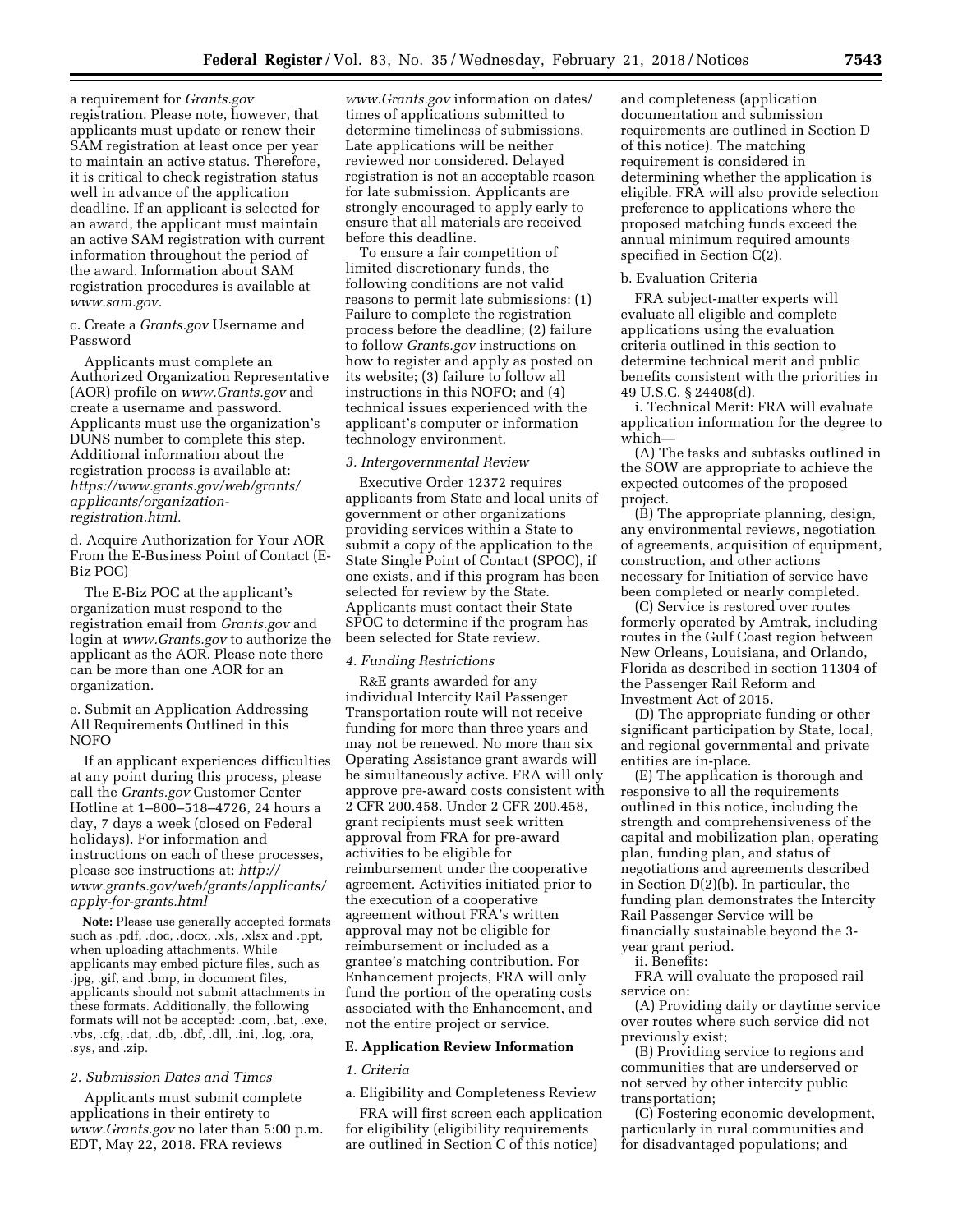(D) Enhancing connectivity and geographic coverage of the existing national network of Intercity Rail Passenger Service, and

(E) Providing other non-transportation benefits.

# c. Selection Criteria

In addition to the eligibility and completeness review and the evaluation criteria outlined in this subsection, the FRA Administrator will also take into account the following key Departmental objectives:

i. Supporting economic vitality at the national and regional level;

ii. Leveraging Federal funding to attract other, non-Federal sources of infrastructure investment, as well as accounting for the life-cycle costs of the project;

iii. Using innovative approaches to improve safety and expedite project delivery; and

iv. Holding grant recipients accountable for their performance and achieving specific, measurable outcomes identified by grant applicants.

## *2. Review and Selection Process*

FRA will conduct a three-part application review process, as follows: a. Screen applications for

completeness and eligibility; b. Evaluate eligible applications (completed by technical panels applying the evaluation criteria); and

c. Select projects for funding (completed by the FRA Administrator applying the selection criteria).

# **F. Federal Award Administration Information**

### *1. Federal Award Notice*

Applications selected for funding will be announced after the application review period. FRA will contact applicants with successful applications after announcement with information and instructions about the award process. This notification is not an authorization to begin proposed project activities. A formal cooperative agreement signed by both the grantee and the FRA, including an approved scope, schedule, and budget, is required before the award is considered complete.

## *2. Administrative and National Policy Requirements*

Due to funding limitations, projects that are selected for funding may receive less than the amount originally requested. In those cases, applicants must be able to demonstrate the proposed projects are still viable and can be completed with the amount awarded.

For projects on a State-Supported route (as defined in 49 U.S.C. 24102(13), grant recipients must be in compliance with the cost allocation methodology required under Section 209 of the Passenger Rail Investment and Improvement Act of 2008 (Pub. L. 110– 432) with respect to that route. Selected grantees must maintain compliance with the cost allocation methodology for the duration of the service.

Grantees and entities receiving funding from the grantee must comply with all applicable laws and regulations. A non-exclusive list of administrative and national policy requirements that grantees must follow includes: 2 CFR part 200; procurement standards; compliance with Federal civil rights laws and regulations; disadvantaged business enterprises; debarment and suspension; drug-free workplace; FRA's and OMB's Assurances and Certifications; Americans with Disabilities Act; safety requirements; NEPA; environmental justice; and the requirements in 49 U.S.C. 24405 including the Buy America requirements.

See an example of standard terms and conditions for FRA grant awards at *[https://www.fra.dot.gov/Elib/Document/](https://www.fra.dot.gov/Elib/Document/14426)  [14426.](https://www.fra.dot.gov/Elib/Document/14426)* 

## *3. Reporting*

a. Reporting Matters Related to Integrity and Performance

Before making a Federal award with a total amount of Federal share greater than the simplified acquisition threshold (see 2 CFR 200.88 Simplified Acquisition Threshold), FRA will review and consider any information about the applicant that is in the designated integrity and performance system accessible through SAM (currently the Federal Awardee

# Performance and Integrity Information System (FAPIIS)) (see 41 U.S.C. 2313).

An applicant, at its option, may review information in the designated integrity and performance systems accessible through SAM and comment on any information about itself that a Federal awarding agency previously entered and is currently in the designated integrity and performance system accessible through SAM.

FRA will consider any comments by the applicant, in addition to the other information in the designated integrity and performance system, in making a judgment about the applicant's integrity, business ethics, and record of performance under Federal awards when completing the review of risk posed by applicants as described in 2 CFR 200.205.

b. Progress Reporting on Grant Activity

Each applicant selected for a grant will be required to comply with all standard FRA reporting requirements, including quarterly progress reports, quarterly Federal financial reports, and interim and final performance reports, as well as all applicable auditing, monitoring and close out requirements. Reports may be submitted electronically.

# c. Performance Reporting

As a part of the grant agreement, the grant recipient must provide similar information regarding the route performance, financial, and ridership projections, and capital and business plans that Amtrak is required to provide to FRA, as well as other implementation information that includes the status of the investments and funded operations, the plans for continued operation and funding of routes, and any legislative recommendations.

Grant recipients must also collect information and report on the project's performance using measures established by the FRA to assess progress in achieving strategic goals and objectives. Examples of some rail measures are listed in the below table.

| Rail measures        | Unit measured | Temporal | Primary<br>strategic<br>qoal   | Secondary<br>strategic<br>qoal | Description                                                                                    |
|----------------------|---------------|----------|--------------------------------|--------------------------------|------------------------------------------------------------------------------------------------|
| Passenger<br>Counts. | Count         | Annual   | Economic Com-<br>petitiveness. | State of Good<br>Repair.       | Count of the annual passenger boardings and<br>alightings at stations within the project area. |